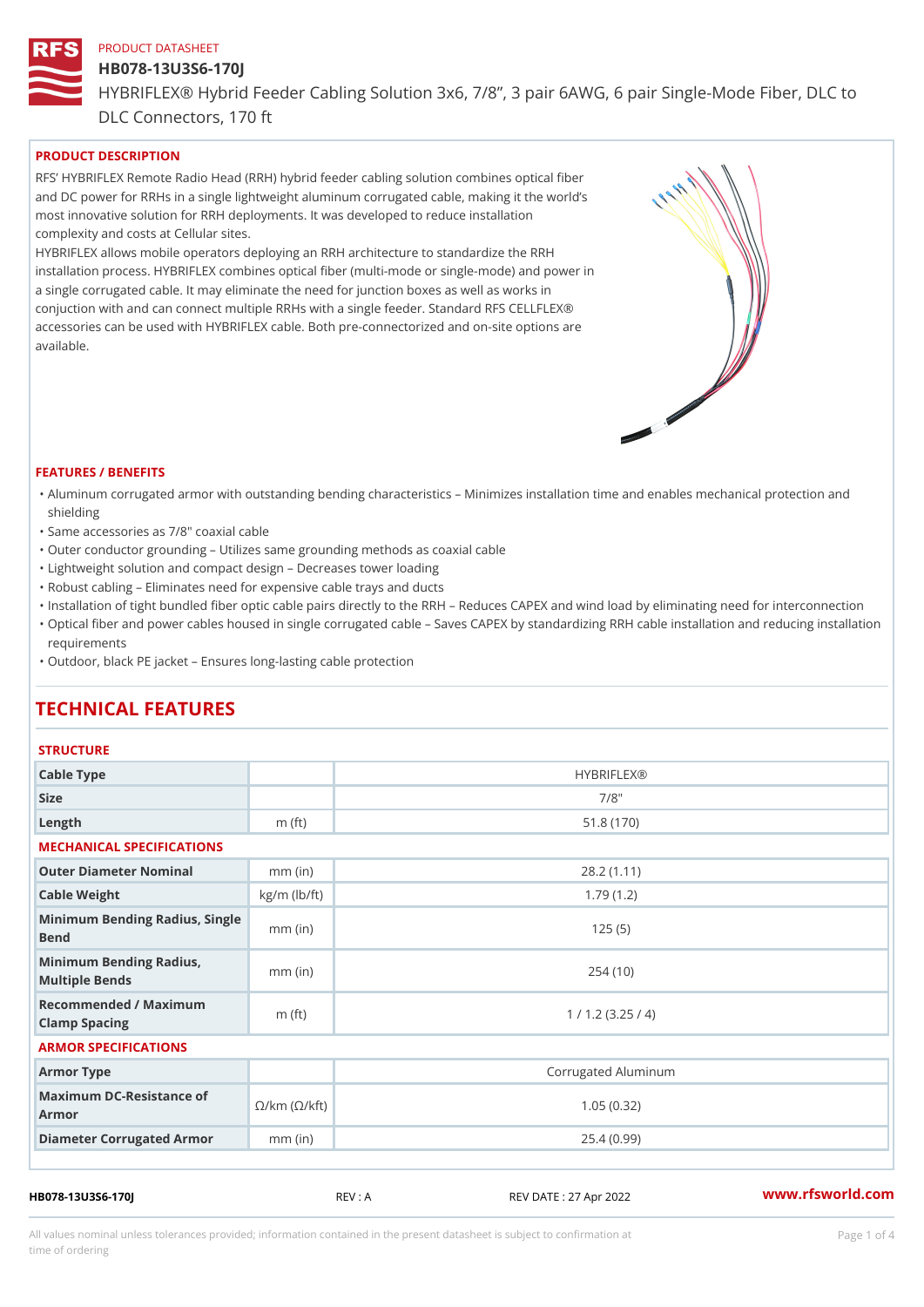## HB078-13U3S6-170J

HYBRIFLEX® Hybrid Feeder Cabling Solution 3x6, 7/8, 3 pair 6AWG, 6 DLC Connectors, 170 ft

| CABLE JACKET                                                                                                                    |                             |                                                      |
|---------------------------------------------------------------------------------------------------------------------------------|-----------------------------|------------------------------------------------------|
| UV-Protection Individual and<br>External Jacket                                                                                 |                             | Yes                                                  |
| Jacket Material                                                                                                                 |                             | Outdoor, Polyethylene, Black                         |
| DC POWER CABLE SPECIFICATIONS                                                                                                   |                             |                                                      |
| Number of DC Pairs                                                                                                              |                             | 3                                                    |
| Maximum DC-Resistance $\bigotimes_{k=m}^{\infty}$ ( $\bigotimes_{k=m}^{\infty}$ /km ( $\bigotimes_{k=m}^{\infty}$ )<br>$C$ able |                             | 1.4(0.42)                                            |
| Cross Section of Power Cnamble (AWG)                                                                                            |                             | 13.3(6)                                              |
| DC Wire Jacket Material                                                                                                         |                             | $PVC/Ny$ lon                                         |
| DC Cable Single Bending Rhandi(uish)                                                                                            |                             | 83 (3.3)                                             |
| DC Cable Diameter                                                                                                               | $mm$ (in)                   | 6.45(0.25)                                           |
| DC Standards (Meets or Exceeds)                                                                                                 |                             | For use in Type MC per UL 1569, PVC Nylon, RoHS/REAC |
| Break-out Length (Top)                                                                                                          | $mm$ (in)                   | 609 (24)                                             |
| Break-out Length (Bottcm)mm (in)                                                                                                |                             | 1016(40)                                             |
| F/O CABLE SPECIFICATIONS                                                                                                        |                             |                                                      |
| F/O Cable Type                                                                                                                  |                             | G657-A1 Single Mode, Bend Tolerant                   |
| Number of F/O Pairs                                                                                                             |                             | 6                                                    |
| Core/Clad                                                                                                                       | $\mu$ m                     | 9/125                                                |
| Secondary Protection Nominal(in)                                                                                                |                             | 900(0.035)                                           |
| Single Bending Radius                                                                                                           | $mm$ (in)                   | 83 (3.3)                                             |
| F/O Standards (Meets or<br>Exceeds)                                                                                             |                             | UL Listed Type OFNR (UL1666), RoHS Compliant         |
| Optical Loss                                                                                                                    | dB/Km                       | $0.5 \t@ 1310 nm$<br>$0.5 \ @ \ 1550 \ nm$           |
| Fiber Termination End                                                                                                           |                             | DLC connector                                        |
| Fiber Termination End 2                                                                                                         |                             | DLC connector                                        |
| FO Break-out Length (Top)mm (in)                                                                                                |                             | 889 (35)                                             |
| FO Break-out Length (Bottomm) (in)                                                                                              |                             | 1016(40)                                             |
| TESTING AND ENVIRONMENTAL                                                                                                       |                             |                                                      |
| Storage Temperature                                                                                                             | $^{\circ}$ C ( $^{\circ}$ F | -40 to 70 (-40 to 158)                               |
| Operation Temperature                                                                                                           | $^{\circ}$ C ( $^{\circ}$ F | $-40$ to 65 ( $-40$ to 149)                          |
| Installation Temperature                                                                                                        | $^{\circ}$ C ( $^{\circ}$ F | $-20$ to $65$ ( $-4$ to $149$ )                      |
|                                                                                                                                 |                             |                                                      |

HB078-13U3S6-170J REV : A REV DATE : 27 Apr 2022 [www.](https://www.rfsworld.com)rfsworld.com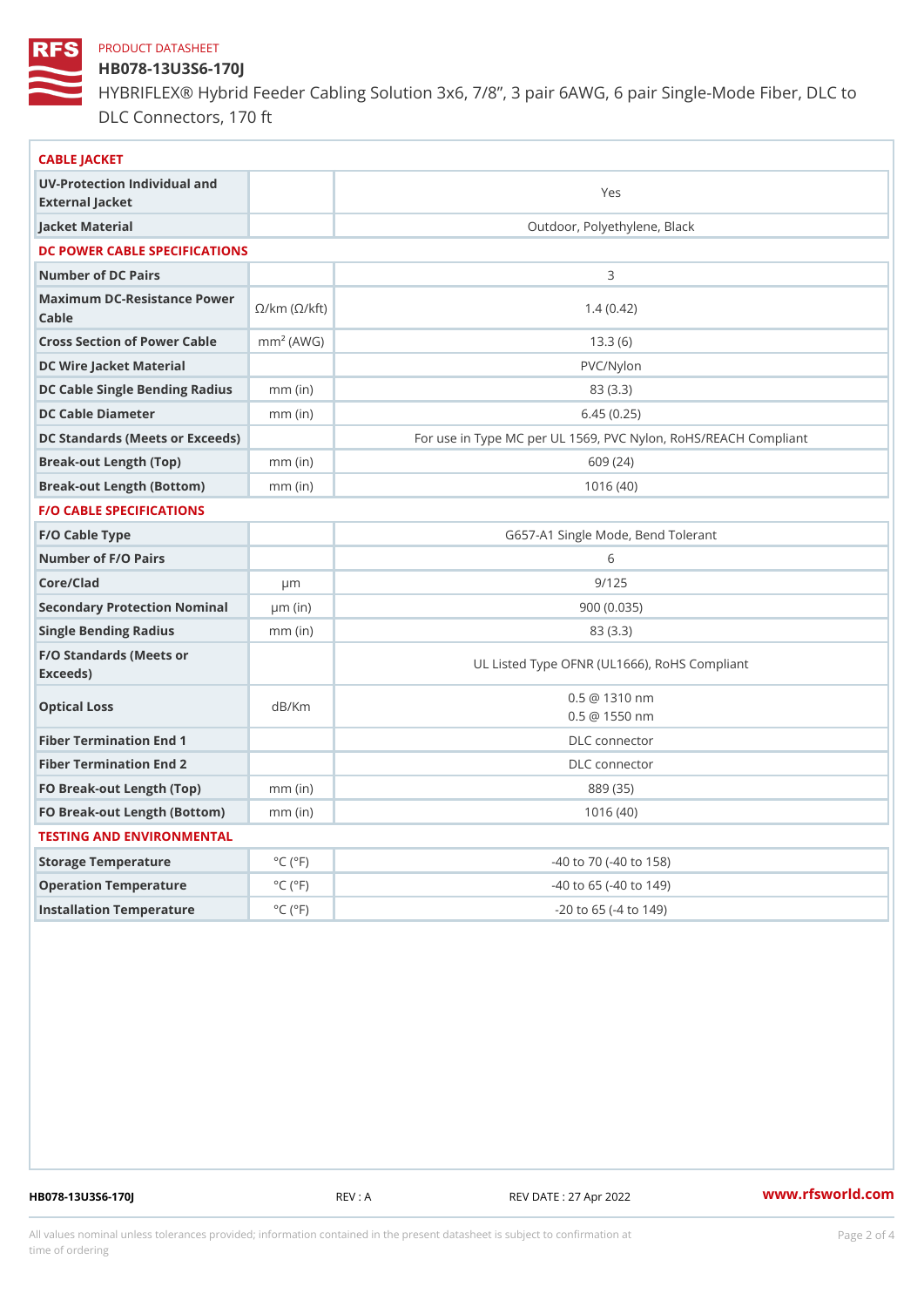# HB078-13U3S6-170J

HYBRIFLEX® Hybrid Feeder Cabling Solution 3x6, 7/8, 3 pair 6AWG, 6 DLC Connectors, 170 ft

## EXTERNAL DOCUMENT LINKS

Installation Guidelwinessad On-line Factory Te[s](https://www.rfsworld.com/pictures/userfiles/programs/AAST Latest Version.zip)/teRvesults:

# NOTES

Nominal length equals length of trunk not including t breakouts; breakout lengths add additionally to the t length tip to tip.

HB078-13U3S6-170J REV : A REV DATE : 27 Apr 2022 [www.](https://www.rfsworld.com)rfsworld.com

All values nominal unless tolerances provided; information contained in the present datasheet is subject to Pcapgeling that i time of ordering